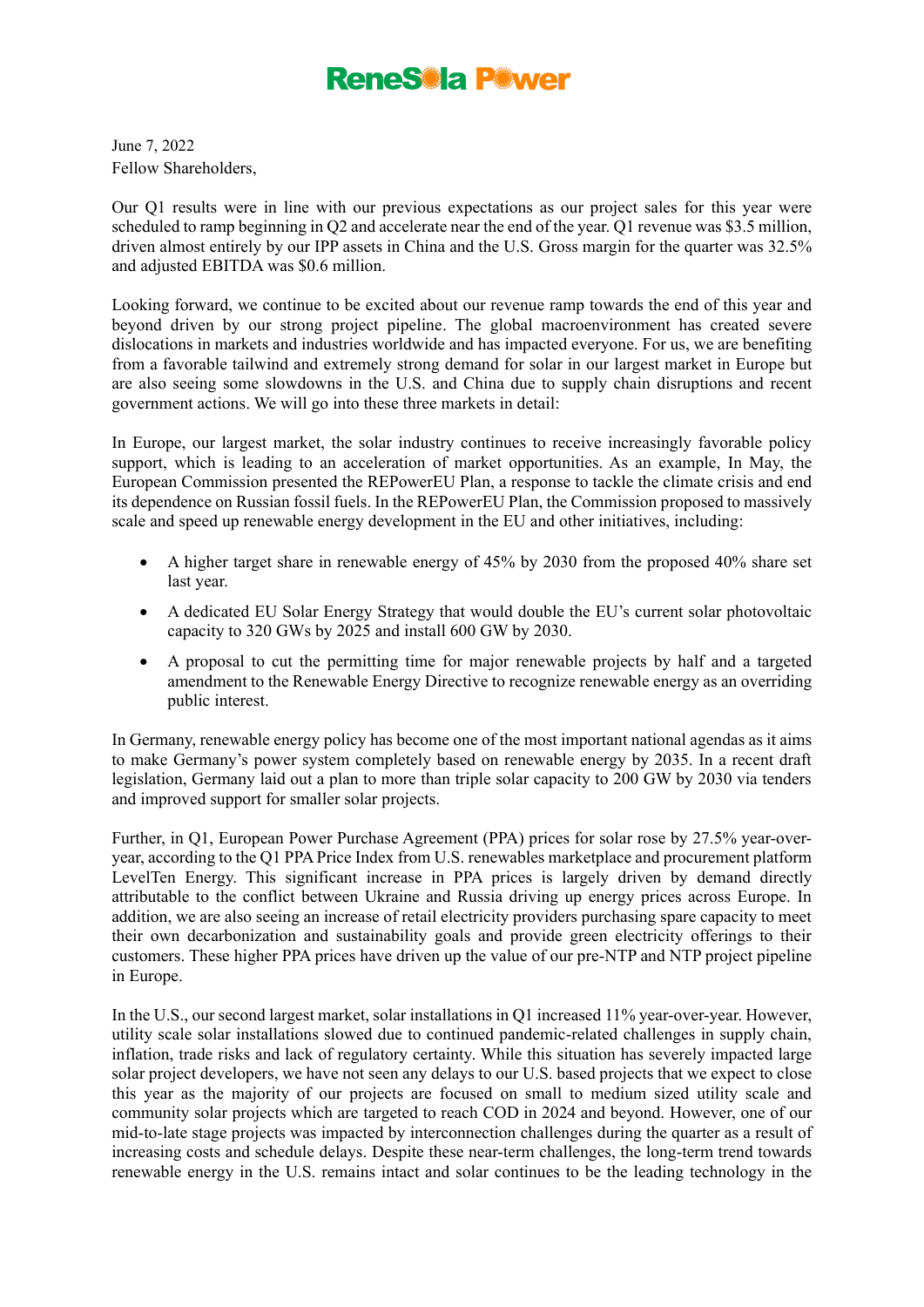clean energy pipeline, accounting for over 50% of all clean power capacity in development in the U.S. On top of this, we welcome the Biden's administration's decision to waive tariffs on solar panels from four Southeast Asian nations for 24 months.

In China, the Covid lockdowns in April and May impacted economic activity and caused severe supply chain disruptions. We expect a portion of our previously planned new IPP projects in China to be impacted and therefore anticipate our year end new IPP project target in China to be closer to 50 to 70 MW.

With strong demand for solar energy, we believe we are well-positioned to capitalize on this opportunity given our deep expertise in developing and operating solar projects, our extensive network of industry partnerships throughout Europe, our well-capitalized balance sheet, and our unmatched track record in closing financing transactions and profitably monetizing projects. This quarter, we welcomed Mr. Himanshu Shah and Ramnath Iyer to our Board of Directors. They bring significant business and capital market experience and expertise on sustainability, environmental, social and governance. We are excited for their contributions to come.

With that overview, we will now review the details of our first quarter operating and financial performance.

### **Q1 2022 Financial Highlights:**

- Revenue decreased 85% sequentially to \$3.5 million from \$22.8 million in Q4'21
- GAAP gross margin was 32.5%, higher than our guidance range as Q1 revenue was mostly from IPP solar assets
- GAAP net loss was \$1.7 million, slightly higher than \$1.6 million net loss in Q4'21
- Non-GAAP net loss was \$1.0 million compared to \$2.5 million Non-GAAP net income in Q4'21
- Free cash flow was negative \$18.2 million versus negative \$9.5 million in O4'21

| (in \$ millions)                                    | O1'22     | Q4'21   | Q/Q<br>Change |
|-----------------------------------------------------|-----------|---------|---------------|
| <b>GAAP</b> Revenue                                 | \$3.5     | \$22.8  | $-85%$        |
| GAAP gross profit                                   | \$1.1     | \$7.2   | $-84%$        |
| GAAP operating income (loss)                        | $(\$2.2)$ | (\$1.4) | $-54\%$       |
| Non-GAAP operating income (loss)                    | (\$1.4)   | \$3.5   | $-139%$       |
| <b>EBITDA</b>                                       | \$0.0     | \$0.7   | $-107%$       |
| Adjusted EBITDA                                     | \$0.6     | \$5.3   | $-87%$        |
| GAAP net income (loss) attributed to ReneSola Power | (\$1.7)   | (\$1.6) | $+7\%$        |
| Non-GAAP net (loss) attributed to ReneSola Power    | (S1.0)    | \$2.5   | $-140%$       |

Revenue was composed as follows:

| Segment             | Q1'22 Revenue<br>(US\$'000) | % of Total<br>Revenue |
|---------------------|-----------------------------|-----------------------|
| Project Development |                             |                       |
| <b>IPP</b>          | \$3,304                     | 94%                   |
| Others              | \$210                       | 6%                    |
| Total               | \$3,514                     | 100%                  |

"IPP" consists of sale of electricity in China and the U.S. "Other" refers to operations and maintenance.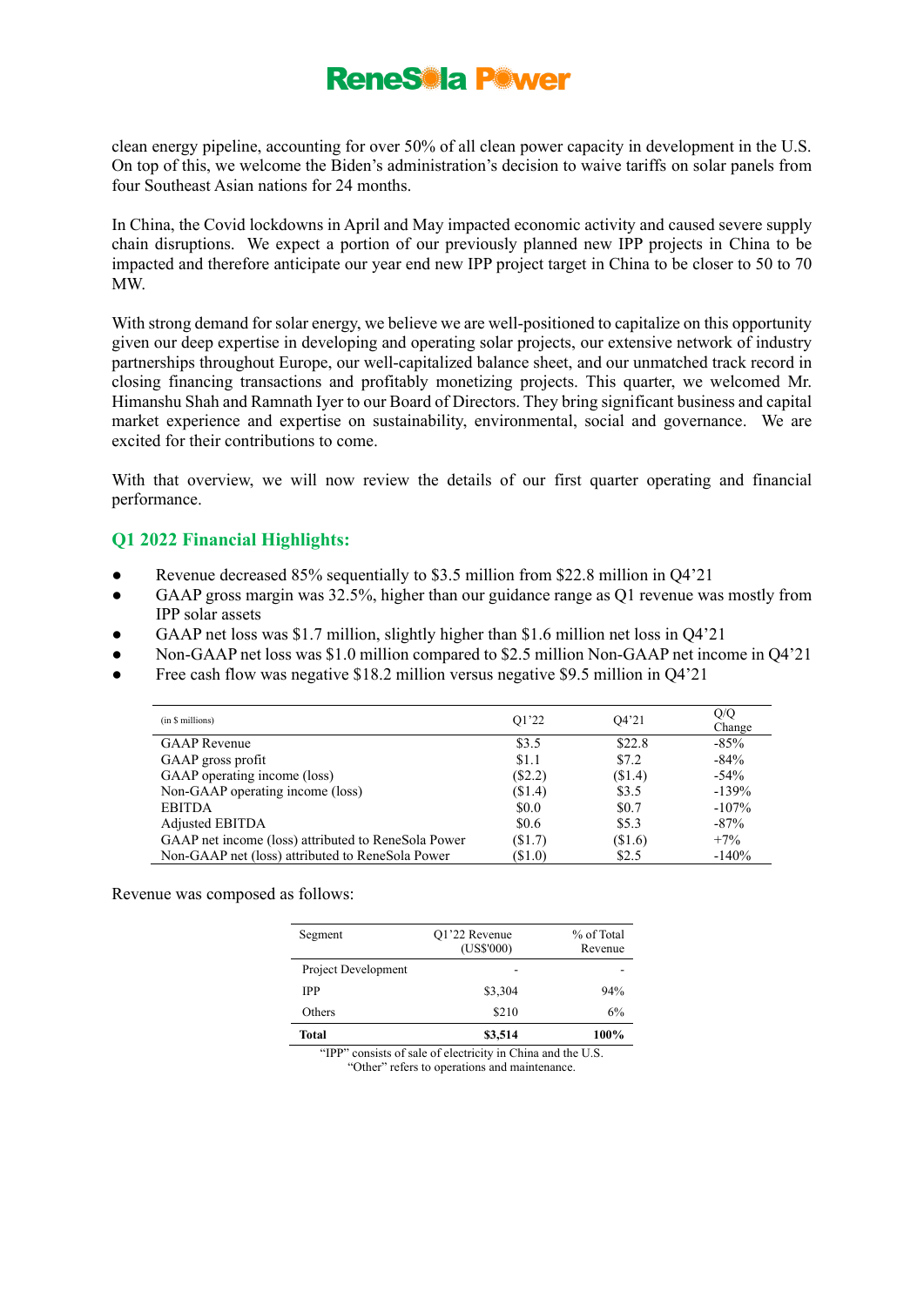Revenue breakdown by regions:

| Region        | Q1'22 Revenue<br>(US \$'000) | % of Total<br>Revenue |
|---------------|------------------------------|-----------------------|
| Europe        | \$194                        | 6%                    |
| North America | \$210                        | 6%                    |
| China         | \$3,110                      | 88%                   |
| Total         | \$3,514                      | 100%                  |

### **Mid-to-Late Stage Pipeline Growth Goal**

In 2022, we expect to close the year at 3 GWs with a significant portion of the growth coming from Europe due to favorable policy support. We target growth of the Company's mid-to-late stage pipeline to 5 GWs by the end of 2024 with a significant portion of the growth coming from Europe.

The following table details our mid-to-late stage project pipeline by location:

| Project Location | Mid-to-late stage (MW) |
|------------------|------------------------|
| U.S.             | 552                    |
| Poland           | 620                    |
| Spain            | 304                    |
| U.K.             | 235                    |
| Germany          | 40                     |
| France           | 112                    |
| Hungary          | 102                    |
| Italy            | 34                     |
| China (IPP)      | 74                     |
| <b>Total</b>     | 2,073                  |

In addition to the solar PV project portfolio, we also have a storage pipeline of over 2 GWh in the U.S. and Europe at different development stages. About 1 GWh of the pipeline is mid-to-late stage.

### **Detailed Review of Pipeline by Region**

#### United States

Our mid-to-late stage U.S. projects pipeline now totals 552 MW, down from last quarter due to a project experiencing interconnection cost increases and schedule delays. As a result, we chose to stop pursuing the project. Of our total 552 MW pipeline, 67 MW are community solar projects in Minnesota, Maine, and New York. Additionally, we have projects under development in Alabama, California, Illinois, and Pennsylvania. Meanwhile, we operate 24 MW of utility projects in North Carolina.

| U.S.A.          | Capacity (MW) | Project Type             | <b>Status</b>     | Expected<br>NTP/Sale | <b>Business</b><br>Model |
|-----------------|---------------|--------------------------|-------------------|----------------------|--------------------------|
| Alabama         | 75            | Utility PV + Storage     | Under Development | 2023/2024            | NTP Sale                 |
| California      | 166           | Utility PV+Storage       | Under Development | 2022/2023            | NTP Sale                 |
| Florida         | 100           | <b>Utility Scale</b>     | Under Development | 2022                 | NTP Sale                 |
| <b>Illinois</b> | 48            | Utility PV+Storage       | Under Development | 2023/2024            | NTP Sale                 |
| Maine           | 12            | DG & Community Solar     | Under Development | 2022/2023            | NTP Sale                 |
| Minnesota       | 6             | Community Solar          | Under Development | 2022/2023            | NTP Sale                 |
| New York        | 75            | Community+Utility        | Under Development | 2022/2023            | NTP Sale                 |
| Pennsylvania    | 70            | Utility Scale PV+Storage | Under Development | 2022                 | NTP Sale                 |
| <b>Total</b>    | 552           |                          |                   |                      |                          |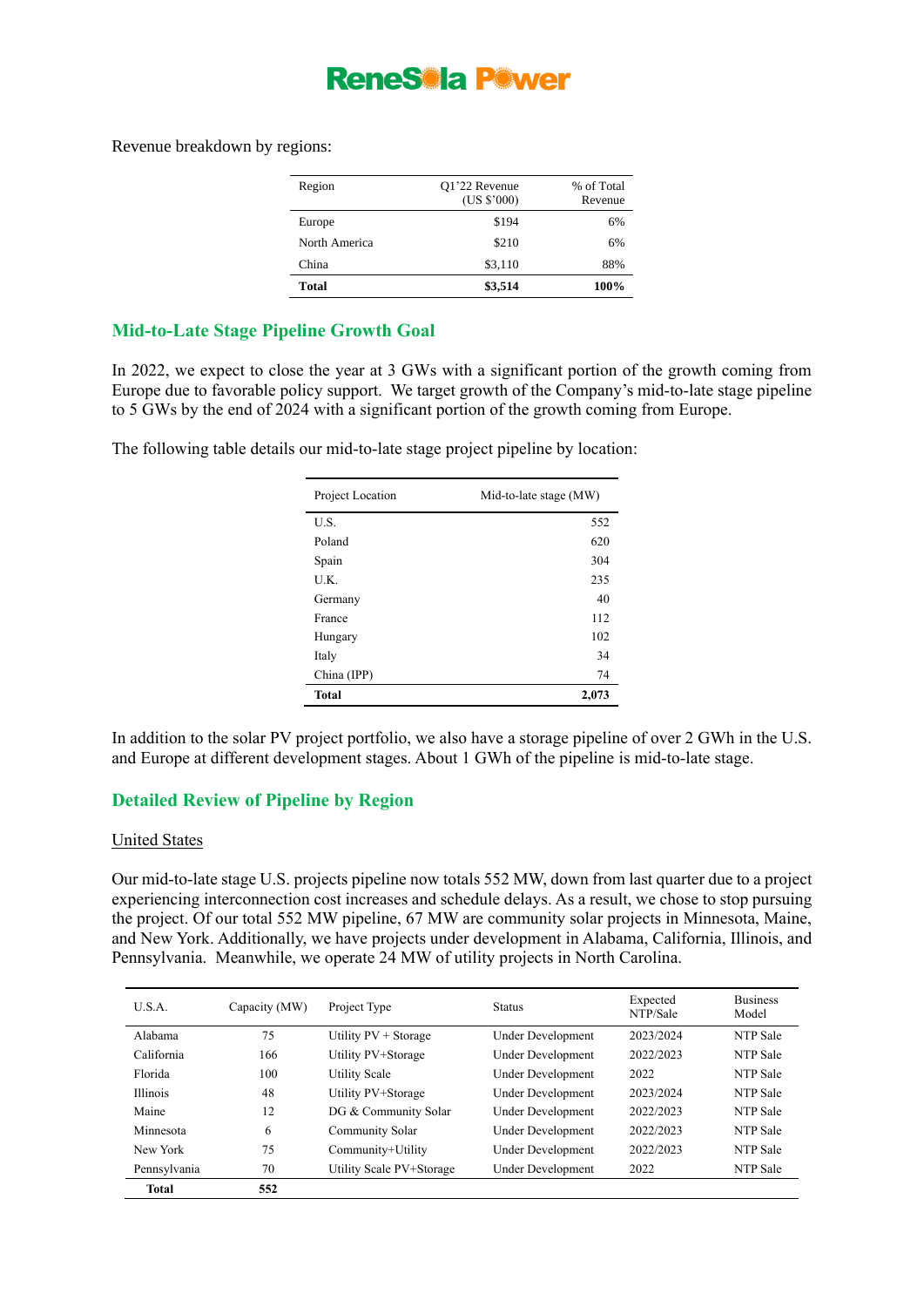### Poland

In Poland, we have 620 MW of ground-mounted projects in our mid-to-late stage pipeline.

| Poland                   | Project                             | Capacity<br>(MW) | Project Type   | <b>Status</b>             | Expected<br>RTB/Sale    | <b>Business Model</b> |
|--------------------------|-------------------------------------|------------------|----------------|---------------------------|-------------------------|-----------------------|
| Auction 2020<br>and 2021 | Solar farms                         | 75               | Ground-mounted | <b>Under Construction</b> | $2022 + 2023$<br>COD    | $RTB$ Sale + EPC      |
| Current<br>Pipeline      | Including smaller<br>scale projects | ~1.545           | Ground-mounted | Under Development         | 2022/2024<br><b>RTB</b> | RTB Sale              |
|                          | <b>Total</b>                        | $~10^{-620}$     |                |                           |                         |                       |

#### Spain

We have a mid-to-late stage pipeline of 304 MW of ground-mounted projects located in various regions across Spain.

| Spain                     | Location | Capacity<br>(MW) | Project Type   | <b>Status</b>     | Expected<br>RTB/Sale | <b>Business</b><br>Model |
|---------------------------|----------|------------------|----------------|-------------------|----------------------|--------------------------|
| Castillo (three projects) | Alicante | 24               | Ground-mounted | Under Development | 2022                 | <b>RTB</b> Sale          |
| Project Portfolio         | Spain    | 280              | Ground-mounted | Under Development | 2023/2024            | <b>RTB</b> Sale          |
|                           | Total    | 304              |                |                   |                      |                          |

### U.K.

In Q1, we closed a sale of a 24 MW solar-plus-storage project in the UK to Innova, a company that invests in and operates renewable energy assets. At quarter end, we have a mid-to-late stage pipeline of 235 MW of ground-mounted projects under development.

| U.K.                 | Capacity<br>(MW) | Project Type                          | <b>Status</b>            | <b>Expected RTB/Sale</b> | <b>Business Model</b> |
|----------------------|------------------|---------------------------------------|--------------------------|--------------------------|-----------------------|
| Novergy<br>Portfolio | 185              | Solar only Ground-mounted             | <b>Under Development</b> | 2022/2023                | <b>RTB</b> Sale       |
| Others               | 50               | Solar-plus-storage Ground-<br>mounted | <b>Under Development</b> | 2023/2024                | <b>RTB</b> Sale       |
| <b>Total</b>         | 235              |                                       |                          |                          |                       |

#### **Germany**

We have secured a late-stage pipeline of 40 MW of ground-mounted projects now under development.

| Germany            | Capacity<br>(MW) | Project Type   | <b>Status</b>            | <b>Expected RTB/Sale</b> | <b>Business Model</b> |
|--------------------|------------------|----------------|--------------------------|--------------------------|-----------------------|
| Project - Kentzlin | 12               | Ground-mounted | Under Development        | 2022                     | <b>RTB</b> Sale       |
| Project Portfolios | 28               | Ground-mounted | <b>Under Development</b> | 2023                     | <b>RTB</b> Sale       |
| <b>Total</b>       | 40               |                |                          |                          |                       |

#### France

In France, we have a project pipeline of 112 MW, all of which are ground-mounted projects.

| France             | Location | Capacity (MW) | Project Type   | Status            | Expected RTB/Sale | <b>Business Model</b> |
|--------------------|----------|---------------|----------------|-------------------|-------------------|-----------------------|
| Project Portfolios | France   | 94            | Ground mounted | Under Development | 2022/2023         | RTB Sale              |
| Project Portfolios | France   | 18            | Ground mounted | Under Development | 2022              | Development Services  |
| Total              |          | 112           |                |                   |                   |                       |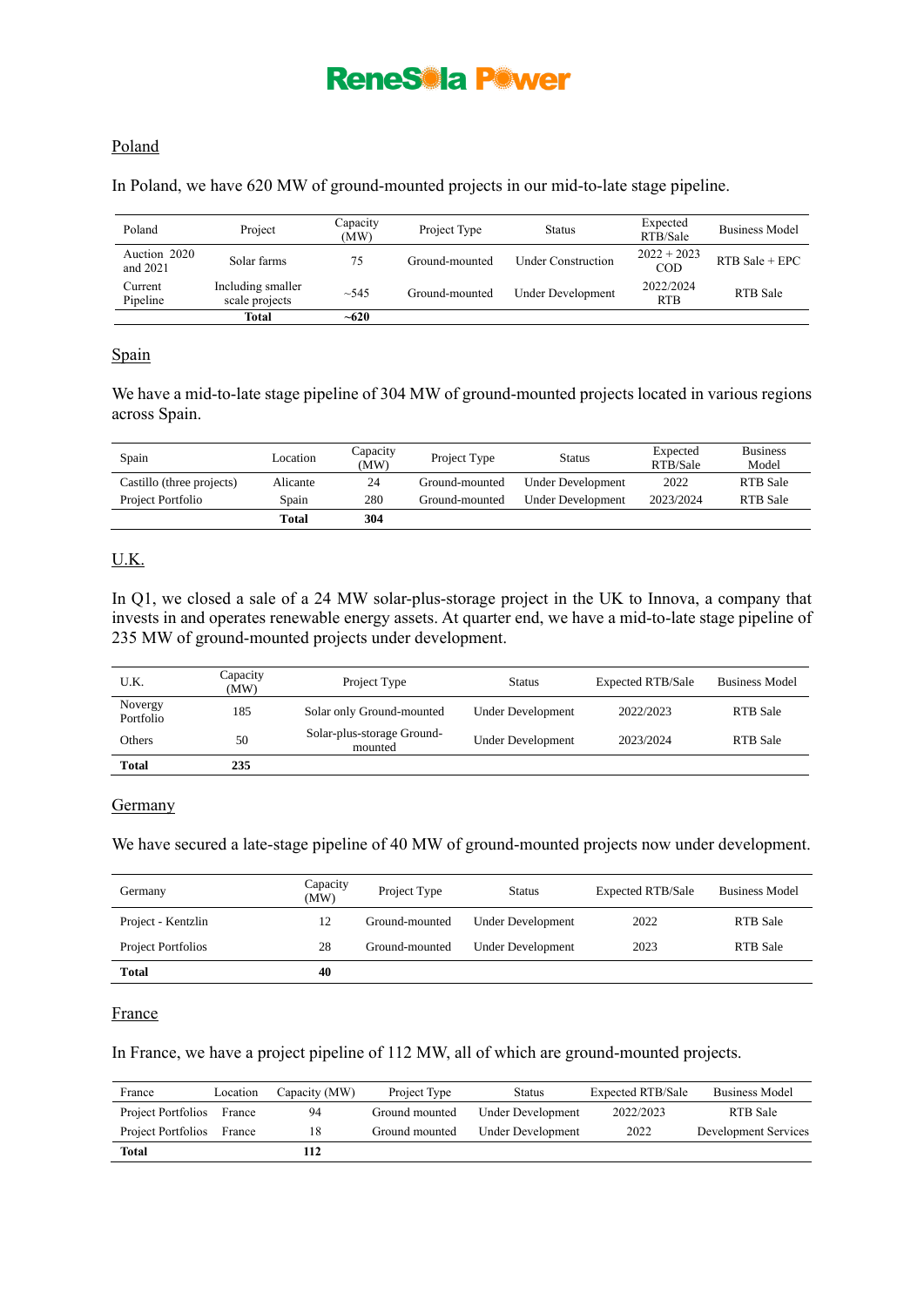#### Hungary

In Hungary, we invest in small-scale DG projects. Our late-stage pipeline has a total capacity of 102 MW.

| Hungary                         | Location | Capacity<br>(MW) | Project Type   | <b>Status</b>     | Expected<br>RTB/Sale | <b>Business Model</b> |
|---------------------------------|----------|------------------|----------------|-------------------|----------------------|-----------------------|
| Portfolio with FIT              | Hungary  | 54               | Ground-mounted | Ready-to-Build    | 2022/2023            | COD Sale              |
| Portfolio for<br>Corporate PPAs | Hungary  | 48               | Ground-mounted | Under Development | 2022/2023            | COD Sale              |
|                                 | Total    | 102              |                |                   |                      |                       |

Italy

In Italy, we partnered with two local developers and started to build our pipeline in this important market.

| Italy             | Location           | Capacity<br>(MW) | Project Type   | <b>Status</b>            | ExpectedRTB/<br>Sale | <b>Business Model</b> |
|-------------------|--------------------|------------------|----------------|--------------------------|----------------------|-----------------------|
| Opal 1 - Lancia   | Molise, Italy      |                  | Ground-mounted | Under Development        | 2023/2024            | RTB Sale              |
| OpalB - CIRO      | Cutro,<br>Calabria | 8                | Ground-mounted | <b>Under Development</b> | 2023/2024            | RTB Sale              |
| Project Portfolio | Sicily             | 14               | Ground-mounted | Under Development        | 2023/2024            | RTB Sale              |
| Caggegi           | Augusta            | 5                | Ground-mounted | <b>Under Development</b> | 2023/2024            | RTB Sale              |
|                   | <b>Total</b>       | 34               |                |                          |                      |                       |

#### **Solid Operating Asset Portfolio with Attractive Long-term Growth Plan**

We currently own  $\sim$ 183 MW of operating projects, of which we operate  $\sim$ 159 MW of rooftop projects in China, and ~24 MW in the U.S. In Q1 2022, we connected about 3 MW of newly developed projects in China. The China rooftop solar projects are concentrated in attractive eastern provinces with Commercial and Industrial (C&I) off-takers.

| <b>Operating Assets</b> | Capacity (MW) |
|-------------------------|---------------|
| <b>China DG</b>         | 159           |
| - Zhejiang              | 44            |
| - Henan                 | 46            |
| - Anhui                 | 31            |
| - Hebei                 | 17            |
| - Jiangsu               | 13            |
| - Shandong              | 3             |
| - Fujian                | 5             |
| - Liaoning              | 0.2           |
|                         |               |
| <b>United States</b>    | 24            |
| <b>Total</b>            | 183           |

As mentioned, our new asset development pipeline in China is now estimated to be 74 MW, down from our prior estimate of 114 MW as a result of the Covid lockdowns in China. We intend to own and operate all projects in China as IPP assets. During 2021, we significantly slowed our pace of development, because target projects could not meet our IRR goals due to high material costs and other burdens. We intend to build our asset portfolio in China but will do so in a disciplined manner that ensures we meet our profit goals.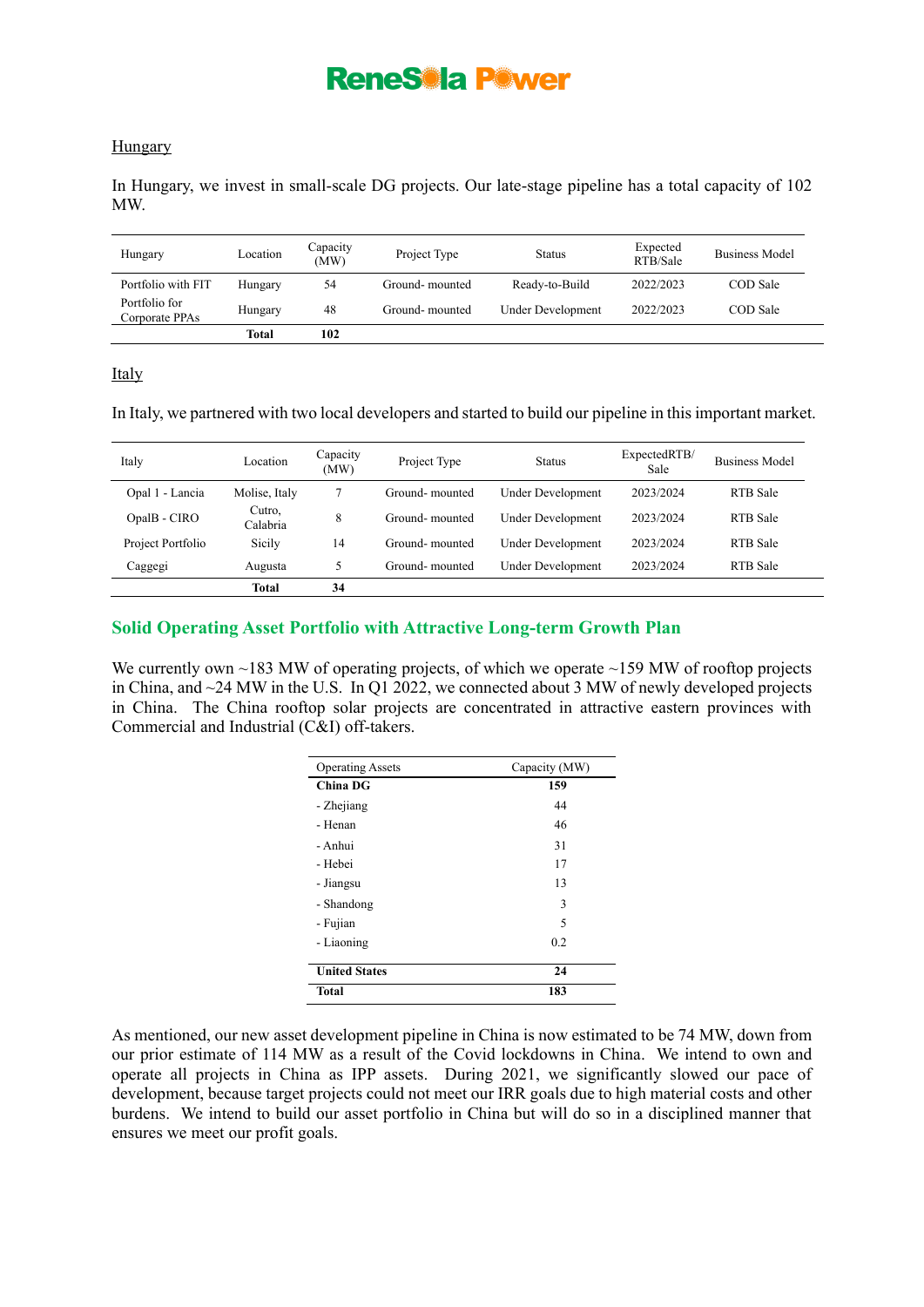| China    | Location | Capacity<br>(MW) | Project Type | <b>Status</b>            | Expected COD | <b>Business Model</b> |
|----------|----------|------------------|--------------|--------------------------|--------------|-----------------------|
| China DG | Jiangsu  | 56               | Net Metering | Under Development        | 2022         | <b>IPP Business</b>   |
| China DG | Zhejiang | 8                | Net Metering | <b>Under Development</b> | 2022         | <b>IPP Business</b>   |
| China DG | Shandong |                  | Net Metering | <b>Under Development</b> | 2022         | <b>IPP Business</b>   |
| China DG | Anhui    | 3                | Net Metering | <b>Under Development</b> | 2022         | <b>IPP Business</b>   |
| China DG | Others   | 6                | Net Metering | Under Development        | 2022         | <b>IPP Business</b>   |
|          | Total    | 74               |              |                          |              |                       |

### **Q1 2022 Financial Results:**

*All figures refer to the first quarter of 2022, unless stated otherwise.*

#### Revenue

Revenue was \$3.5 million, down 85% both sequentially and year-over-year. Revenue for the quarterly was largely driven by energy sales from IPP assets that came from 33 million KWh generated by our rooftop DG projects in China and the U.S.

#### Gross Profit and Gross Margin

GAAP gross profit was \$1.1 million compared to \$7.2 million in Q4 2021 and \$6.8 million in Q1 2021 and represented 32.5% as a percentage of revenue. Non-GAAP gross profit was \$1.4 million and represented 36.3% as a percentage of revenue. Gross margin was above our guidance range for the full year as revenue mostly were attributed to higher margin IPP assets.

#### Operating Expense

GAAP operating expenses were \$3.4 million, down significantly versus \$8.7 million in Q4 2021 but somewhat higher than \$2.7 million from Q1 of last year. Non-GAAP operating expenses were \$2.7 million, this is compared to \$4.3 million in Q4 2021 and \$2.2 million in Q1 2021.

#### Investment Income

In Q1, we recorded \$0.7 million gain through equity investment from a sale of our 50% stake in Solar Nexus with 24 MW solar-plus-storage project in the UK to Innova Group.

#### Net Income (loss)

GAAP net loss attributed to ReneSola Power common shareholders was \$1.7 million, compared to \$1.6 million net loss in Q4 2021 and \$0.8 million net income in Q1 2021. Net loss per ADS was \$0.03, compared to net loss per ADS of \$0.02 in Q4 2021 and net income per ADS of \$0.01 in Q1 2021.

Non-GAAP net loss attributed to ReneSola Power was \$1.0 million, compared to a non-GAAP net income of \$2.5 million in Q4 2021 and \$3 million net income in Q1 2021. Non-GAAP net loss per ADS was \$0.02, compared to \$0.04 in Q4 2021 and \$0.05 Non-GAAP net loss per ADS in Q1 2021.

#### Cash Flow

Cash flow from operating activities was negative \$14.4 million; cash flow used in investing activities was \$3.7 million, and cash flow used in financing activities was \$14.2 million.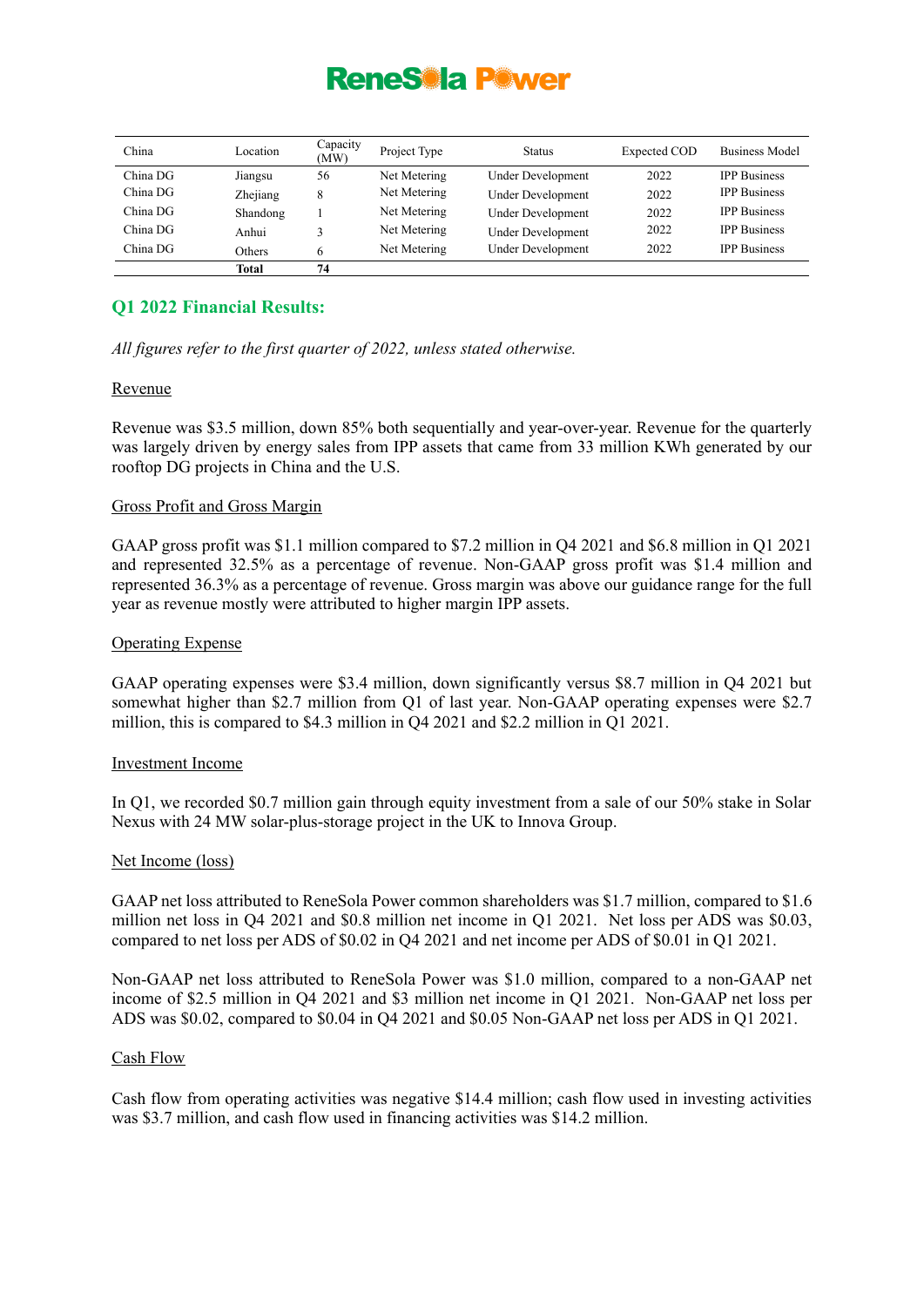#### Financial Position

#### *All figures are as of quarter-end, March 31, 2022.*

Cash and cash equivalents at the end of Q1 2022 were \$222.9 million compared to \$254.1 million at the end of Q4 2021. During the quarter, we purchased \$10 million of 2-year U.S. Treasury notes. Cash per ADS was \$3.33. Book value equals \$5.97 per ADS. This compares to our current ADS price of \$4.91, as of the date of this letter.

Total current assets were \$308.4 million compared to \$329.2 million at the end of Q4 2021. Our debtto-asset ratio decreased to 9.6% compared to 11% in Q4 2021

As of the date of this letter, we still have \$30 million authorized in our share repurchase program.

#### **Outlook for 2022**

For 2022, we reiterate our expectation for full year revenue in the range of \$100 to \$120 million. Project sales for the year began to ramp in Q2 and should accelerate throughout the year. As such, we anticipate our Q2 revenue will be between \$13 million to \$16 million and our Q2 gross margin to be between 35% to 40%.

We expect gross margin for the year between 20 to 25%. For net profit, we are targeting \$9 to \$10 million for the full year, which is in line with our prior guidance of at least 30% growth.

#### **Conclusion**

We believe broad social and governmental support for renewable energy will create a robust environment supporting the growth of solar projects, which in turn should drive exciting growth for us in the quarters ahead. Our strategy is sound, and our track record of execution is strong. We have never been more excited about the future.

We would like to thank our employees for their hard work and dedication. We also want to thank our customers, partners and shareholders for your continued support and confidence in ReneSola Power.

Sincerely,

Yumin Liu Ke Chen Chief Executive Officer Chief Financial Officer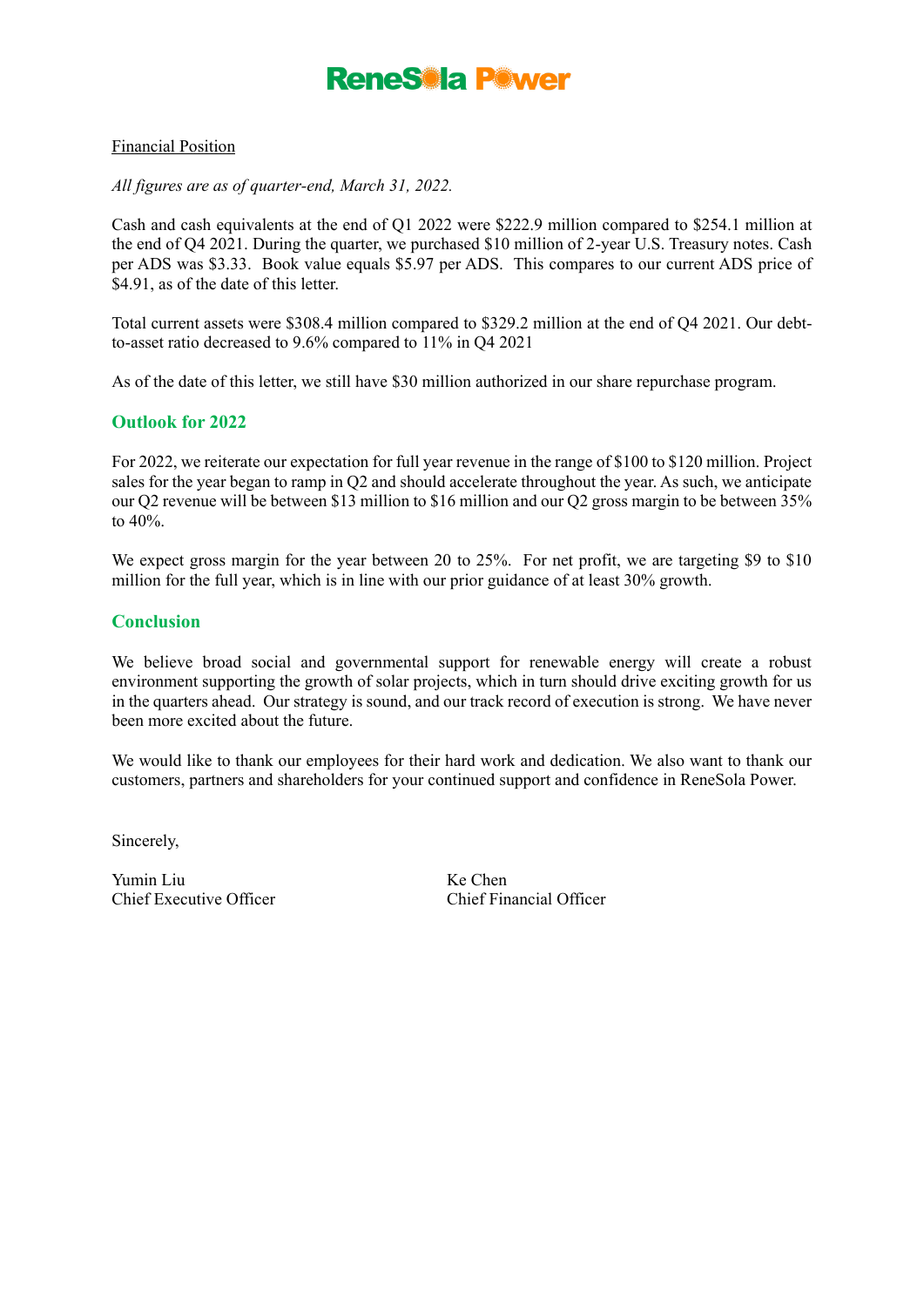#### **First Quarter 2022 Earnings Results Conference Call**

We will host a conference call today to discuss our first quarter 2022 business and financial results. The call is scheduled to begin at 5:00 p.m. U.S. Eastern Time on Tuesday, June 7, 2022.

Please register in advance to join the conference call using the link provided below and dial in 10 minutes before the call is scheduled to begin. Conference call access information will be provided upon registration.

Participant Online Registration: <http://apac.directeventreg.com/registration/event/7779910>

A replay of the conference call may be accessed by phone at the following numbers until June 15, 2022. To access the replay, please reference the conference ID **7779910.**

|                      | <b>Phone Number</b> | Toll-Free Number   |
|----------------------|---------------------|--------------------|
| <b>United States</b> | $+1(646)$ 254-3697  | $+1(855)$ 452-5696 |
| Hong Kong            | $+8523051-2780$     | $+8528009-63117$   |
| Mainland China       |                     | $+86(800)988-0552$ |
| Other International  | $+61(2)8199-0299$   |                    |

Additionally, a live and archived webcast of the conference call will be available on the Investor Relations section of ReneSola Power's website at [http://ir.renesolapower.com.](http://ir.renesolapower.com/)

#### **Safe Harbor Statement**

This shareholder letter contains statements that constitute ''forward-looking" statements within the meaning of Section 27A of the Securities Act of 1933, as amended, and Section 21E of the Securities Exchange Act of 1934, as amended, and as defined in the U.S. Private Securities Litigation Reform Act of 1995. Whenever you read a statement that is not simply a statement of historical fact (such as when the Company describes what it "believes," "plans," "expects" or "anticipates" will occur, what "will" or "could" happen, and other similar statements), you must remember that the Company's expectations may not be correct, even though it believes that they are reasonable. Furthermore, the forward-looking statements are mainly related to the Company's continuing operations and you may not be able to compare such information with the Company's past performance or results. The Company does not guarantee that the forward-looking statements will happen as described or that they will happen at all. Further information regarding risks and uncertainties that could cause actual results to differ materially from those in the forward-looking statements is included in the Company's filings with the U.S. Securities and Exchange Commission, including the Company's annual report on Form 20-F. The Company undertakes no obligation, beyond that required by law, to update any forward-looking statement to reflect events or circumstances after the date on which the statement is made, even though the Company's situation may change in the future.

#### **For investor and media inquiries, please contact:**

ReneSola Power Mr. Adam Krop +1 (347) 577-9055 x115 [IR.USA@renesolapower.com](mailto:IR.USA@renesolapower.com) [IR@renesolapower.com](mailto:IR@renesolapower.com)

The Blueshirt Group Mr. Yujia Zhai, CPA [Yujia@blueshirtgroup.com](mailto:Yujia@blueshirtgroup.com)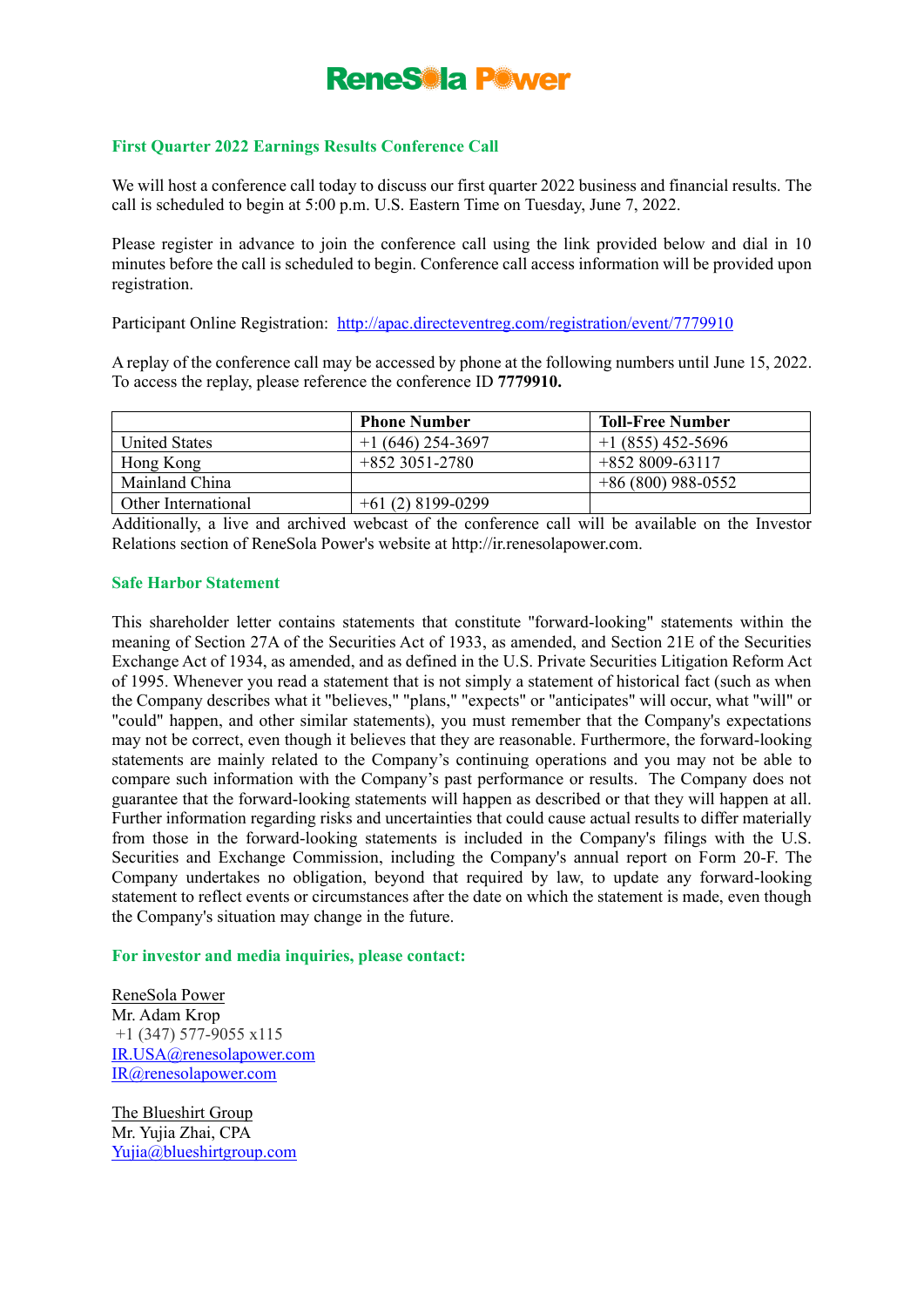### Appendix 1: Unaudited Consolidated Income Statement

#### **RENESOLA LTD**

### **Unaudited Consolidated Statements of Operations**

### **(US dollars in thousands, except ADS and share data)**

|                                                                         | <b>Three Months Ended</b> |                   |                          |  |
|-------------------------------------------------------------------------|---------------------------|-------------------|--------------------------|--|
|                                                                         | March 31, 2022            | December 31, 2021 | <b>March 31, 2021</b>    |  |
| Net revenues                                                            | 3,514                     | 22,816            | 22,775                   |  |
| Cost of revenues                                                        | (2,373)                   | (15, 573)         | (15, 975)                |  |
| Gross profit                                                            | 1,141                     | 7,243             | 6,800                    |  |
| Operating (expenses)/income:                                            |                           |                   |                          |  |
| Sales and marketing                                                     | (3)                       | 154               | (125)                    |  |
| General and administrative                                              | (3,107)                   | (7,855)           | (2,749)                  |  |
| Other operating (expenses)/income                                       | (250)                     | (622)             | 158                      |  |
| Impairment of long-lived assets                                         |                           | (360)             | $\overline{\phantom{a}}$ |  |
| <b>Total operating expenses</b>                                         | (3,360)                   | (8,683)           | (2,716)                  |  |
| Income (loss) from operations                                           | (2,219)                   | (1,440)           | 4,084                    |  |
| Non-operating (expenses)/income:                                        |                           |                   |                          |  |
| Interest income                                                         | 357                       | 254               | 520                      |  |
| Interest expense                                                        | (708)                     | (1,669)           | (1,501)                  |  |
| Investment income for subsidiaries                                      | 714                       |                   |                          |  |
| Foreign exchange (losses)/gains                                         | (85)                      | 189               | (1,878)                  |  |
| Total non-operating (expenses)/income                                   | 278                       | (1,226)           | (2,859)                  |  |
| Income (loss) before income tax                                         | (1,941)                   | (2,666)           | 1,225                    |  |
| Income tax (expense)/benefit                                            | (107)                     | (251)             | (401)                    |  |
| Income (loss), net of tax                                               | (2,048)                   | (2,917)           | 824                      |  |
| Less: Net income attributed to non-controlling interests                | (363)                     | (1,341)           | 50                       |  |
| Net income(loss) attributed to ReneSola Ltd                             | (1,685)                   | (1,576)           | 774                      |  |
| Income attributed to ReneSola Ltd per ADS                               |                           |                   |                          |  |
| Basic                                                                   | (0.03)                    | (0.02)            | 0.01                     |  |
| Diluted                                                                 | (0.03)                    | (0.02)            | 0.01                     |  |
| Weighted average number of ADS used in computing income/(loss) per ADS* |                           |                   |                          |  |
| Basic                                                                   | 66,918,272                | 69,496,550        | 66,581,741               |  |
| Diluted                                                                 | 66,918,272                | 69,496,550        | 67,273,809               |  |

\*Each American depositary shares (ADS) represents 10 common shares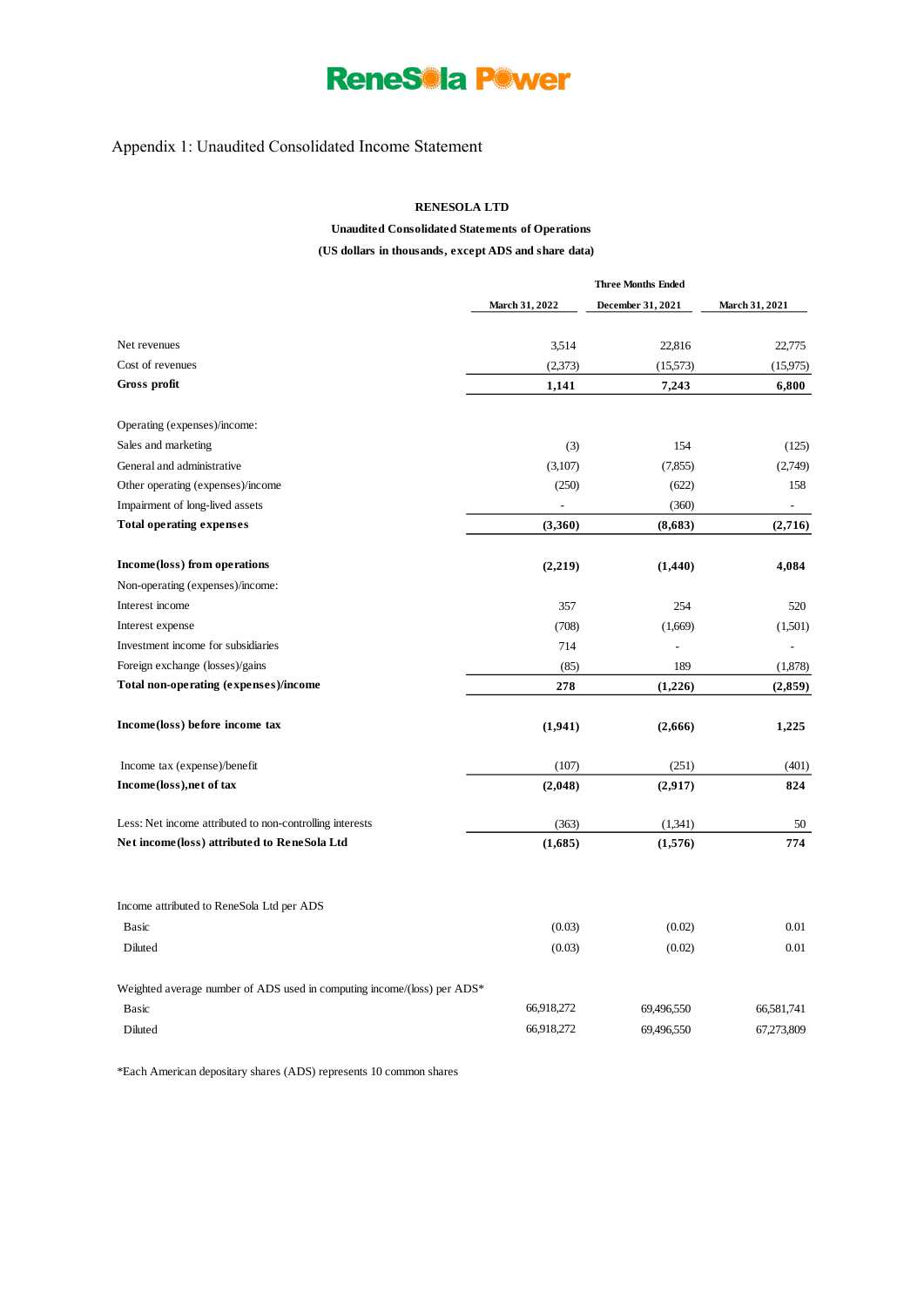### Appendix 2: Unaudited Consolidated Balance Sheet

#### **RENESOLA LTD**

**Unaudited Consolidated Balance Sheets**

**(US dollars in thousands)**

|                                                                  | March 31,<br>2022 | December 31,<br>2021 | March 31,<br>2021 |
|------------------------------------------------------------------|-------------------|----------------------|-------------------|
| <b>ASSETS</b>                                                    |                   |                      |                   |
| <b>Current assets:</b>                                           |                   |                      |                   |
| Cash and cash equivalents                                        | 222,889           | 254,066              | 300,990           |
| Restricted cash                                                  | 20                | 317                  | 1                 |
| Accounts receivable trade, net                                   | 29,496            | 34,349               | 32,241            |
| Accounts receivable unbilled                                     | 11,455            | 11,474               |                   |
| Advances to suppliers                                            | 1,044             | 277                  | 1,494             |
| Value added tax receivable                                       | 5,731             | 4,600                | 3,761             |
| Prepaid expenses and other current assets, net                   | 17,408            | 14,519               | 13.831            |
| Project assets current                                           | 20,327            | 9,587                | 16,358            |
| Assets hold for sales                                            |                   |                      | 1,506             |
| Total current assets                                             | 308,370           | 329,189              | 370,182           |
| Property, plant and equipment, net                               | 125,767           | 125,646              | 118,686           |
| Deferred tax assets, net                                         | 780               | 776                  | 753               |
| Project assets non-current                                       | 7,739             | 6,551                | 2,571             |
| Goodwill                                                         | 1,023             | 1,023                | 1,023             |
| Long-term invetements in U.S. Treasury Bills                     | 9,985             |                      |                   |
| Operating lease right-of-use assets                              | 16,129            | 16,945               | 22,131            |
| Finance lease right-of-use assets                                | 24,442            | 24,558               | 25,375            |
| Other non-current assets                                         | 25,665            | 24,582               | 26,418            |
| <b>Total assets</b>                                              | 519,900           | 529,270              | 567,139           |
|                                                                  |                   |                      |                   |
| Current liabilities:                                             |                   |                      |                   |
| Short-term borrowings                                            |                   |                      | 800               |
| Bond payable current                                             |                   |                      | 10,957            |
| Accounts payable                                                 | 4,173             | 3,765                | 4,572             |
| Advances from customers                                          | $\overline{c}$    | 82                   | 466               |
| Amounts due to related parties                                   | 9,469             | 9,531                | 6,504             |
| Other current liabilities<br>Income tax payable                  | 6,785<br>416      | 8,444<br>844         | 12,473<br>920     |
| Salaries payable                                                 | 434               | 340                  | 286               |
| Liabilities held for sale                                        |                   |                      | 1,520             |
| Operating lease liabilities current                              | 338               | 727                  | 1,367             |
| Failed sale-lease back and finance lease liabilities current     | 12,202            | 11,367               | 11,211            |
| <b>Total current liabilities</b>                                 | 33,819            | 35,100               | 51,076            |
| Bond payable, non-current portion                                |                   |                      |                   |
| Long-term borrowings                                             | 56                | 62                   | 69                |
| Operating lease liabilities non-current                          | 15,522            | 15,778               | 20,117            |
| Failed sale-lease back and finance lease liabilities non-current |                   | 29,917               |                   |
|                                                                  | 26,849            |                      | 38,713            |
| Other long-term liabilities                                      |                   |                      |                   |
| <b>Total liabilities</b>                                         | 76,246            | 80,857               | 109,975           |
| Shareholders' equity                                             |                   |                      |                   |
| Additional paid-in capital<br>Treasury stock                     | 13,046            | 12,396               | 7,981             |
|                                                                  | $-20,000$         | -18,446              |                   |
| Accumulated deficit                                              | (434,390)         | (432,705)            | (438,793)         |
| Accumulated other comprehensive loss                             | (6,541)           | (4,618)              | (4,240)           |
| Total equity attributed to ReneSola Ltd                          | 399,494           | 404,006              | 413,322           |
| Noncontrolling interest                                          | 44,160            | 44,407               | 43,842            |
| Total shareholders' equity                                       | 443,654           | 448,413              | 457,164           |
| Total liabilities and shareholders' equity                       | 519,900           | 529,270              | 567,139           |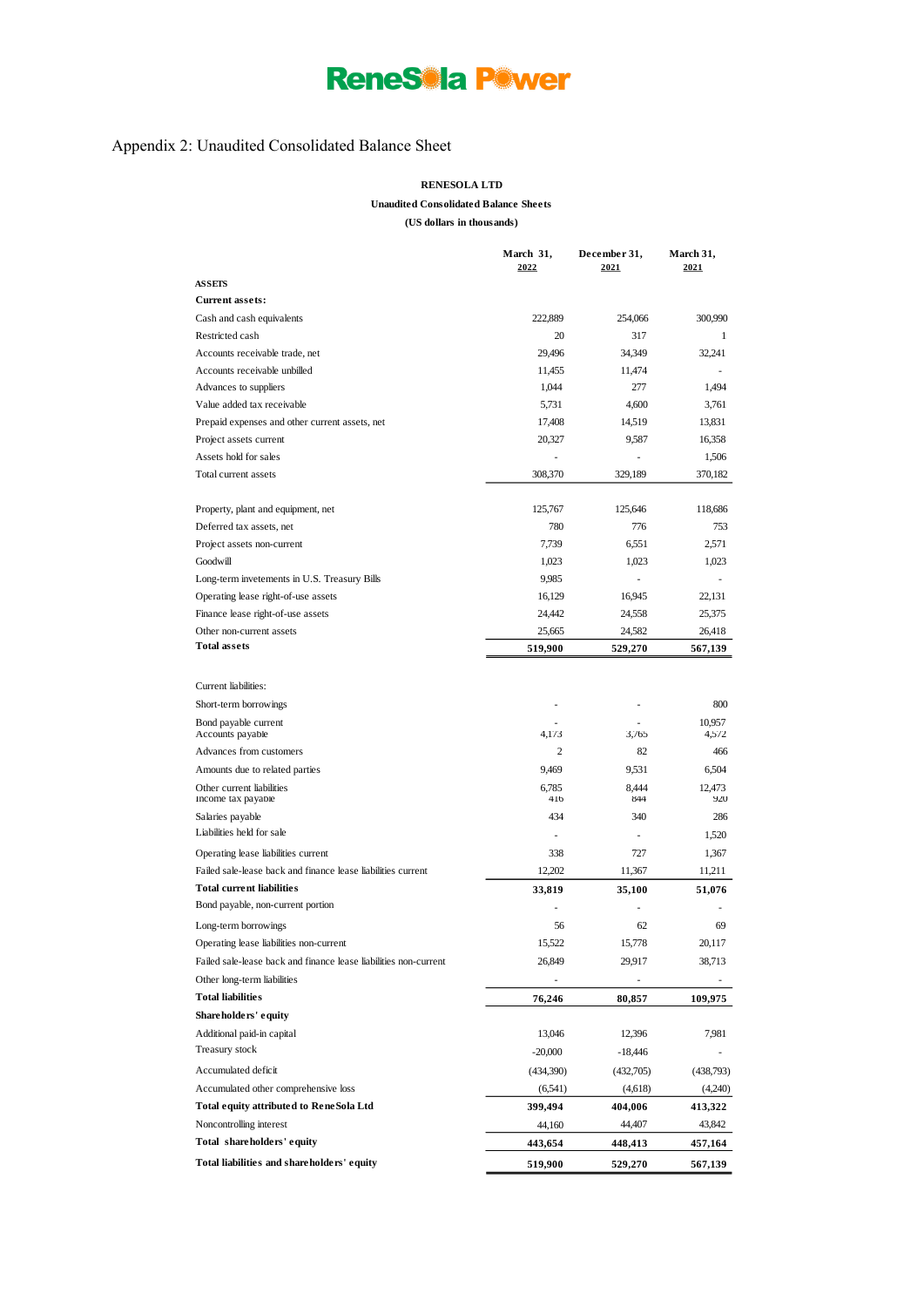### Appendix 3: Unaudited Consolidated Cash Flow Statement

#### **RENESOLA LTD**

#### **Unaudited Consolidated Statements of Cash Flow**

**(US dollars in thousands)** 

|                                                                        |                      | <b>Three Months Ended</b> |  |  |
|------------------------------------------------------------------------|----------------------|---------------------------|--|--|
|                                                                        | <b>March 31,2022</b> | December 31,2021          |  |  |
| Net cash provided by (used in) operating activities                    | (14,361)             | 8,827                     |  |  |
| Net cash used in investing activities                                  | (3,700)              | (3, 146)                  |  |  |
| Net cash provided by (used in) financing activities                    | (14, 244)            | (23,708)                  |  |  |
| Effect of exchange rate changes                                        | 831                  | (3, 434)                  |  |  |
| Net increase in cash and cash equivalents and restricted cash          | (31, 474)            | (21, 461)                 |  |  |
| Cash and cash equivalents and restricted cash, beginning of the period | 254,383              | 275,844                   |  |  |
| Cash and cash equivalents and restricted cash, end of the period       | 222.909              | 254,383                   |  |  |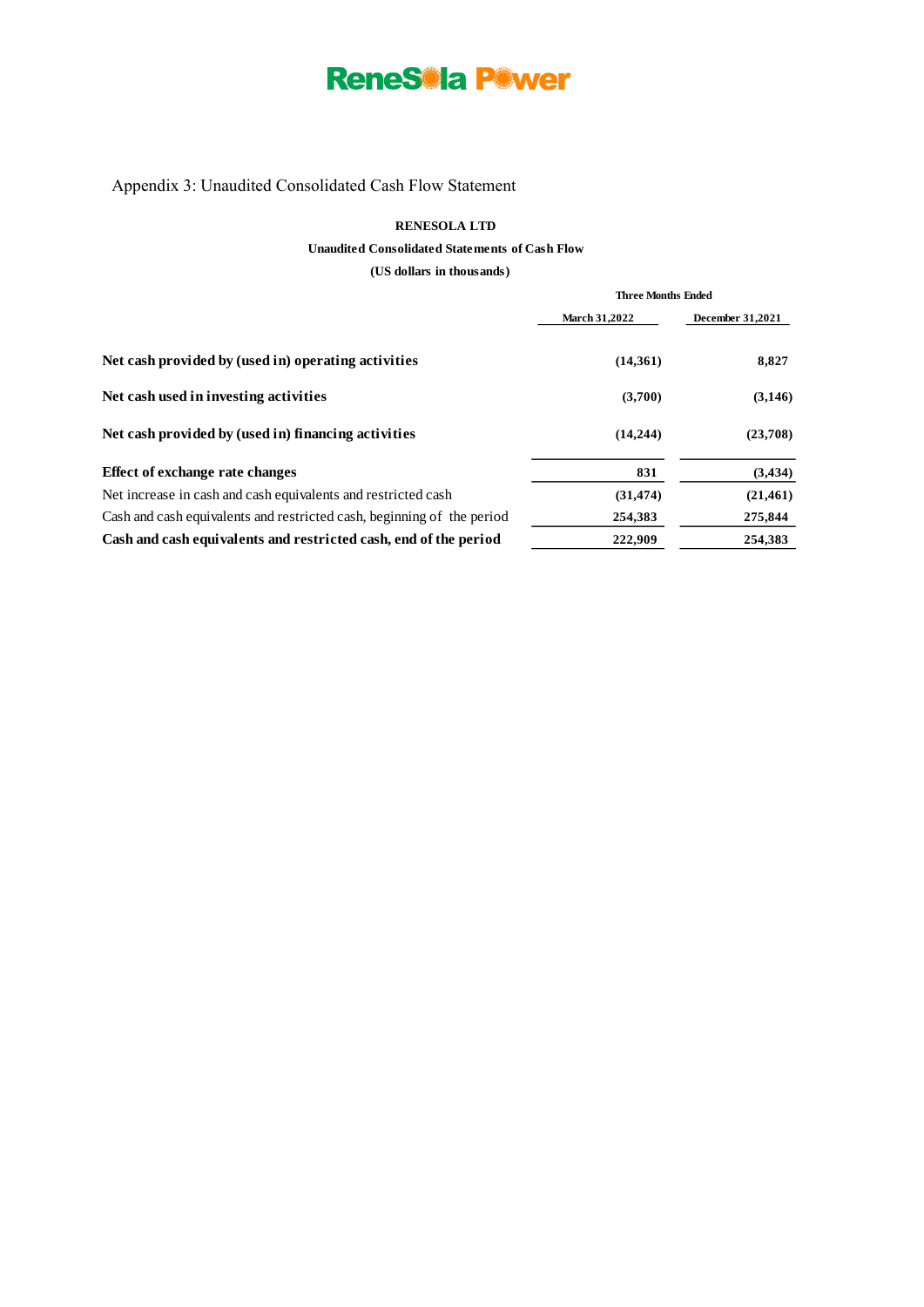Appendix 4

#### **Use of Non-GAAP Financial Measures**

To supplement ReneSola Power's financial statements presented on a GAAP basis, ReneSola Power provides non-GAAP financial data as supplemental measures of its performance.

To provide investors with additional insight and allow for a more comprehensive understanding of the information used by management in its financial and decision-making surrounding pro-forma operations, we supplement our consolidated financial statements presented on a basis consistent with U.S. generally accepted accounting principles, or GAAP, with EBITDA, Adjusted EBITDA, non-GAAP net income/ (loss) attributed to ReneSola Power and non-GAAP EPS as non-GAAP financial measures of earnings.

• EBITDA represents net income before income tax expense (benefit), interest expense, depreciation and amortization.

• Adjusted EBITDA represents EBITDA plus discount of electricity subsidy in China, plus share-based compensation, plus bad debt provision, plus impairment of long-lived assets, plus loss/(gain) on disposal of assets, plus foreign exchange loss/(gain).

•Non-GAAP net income/ (loss) attributed to ReneSola Power represents GAAP net income/(loss) attributed to ReneSola Power plus discount of electricity subsidy in China, plus share-based compensation, plus bad debt provision, plus impairment of long-lived assets, plus loss/(gain) on disposal of assets, plus foreign exchange loss/(gain).

• Non-GAAP EPS represents Non-GAAP net income/ (loss) attributed to ReneSola Power divided by the number of fully diluted shares outstanding.

Our management uses EBITDA, Adjusted EBITDA, non-GAAP net income/ (loss) attributed to ReneSola Power and non-GAAP EPS as financial measures to evaluate the profitability and efficiency of our business model. We use these non-GAAP financial measures to access the strength of the underlying operations of our business. These adjustments, and the non-GAAP financial measures that are derived from them, provide supplemental information to analyze our operations between periods and over time.

We find these measures especially useful when reviewing pro-forma results of operations, which include large non-cash impairment of long-lived assets and loss on disposal of assets. Investors should consider our non-GAAP financial measures in addition to, and not as a substitute for, financial measures prepared in accordance with GAAP.